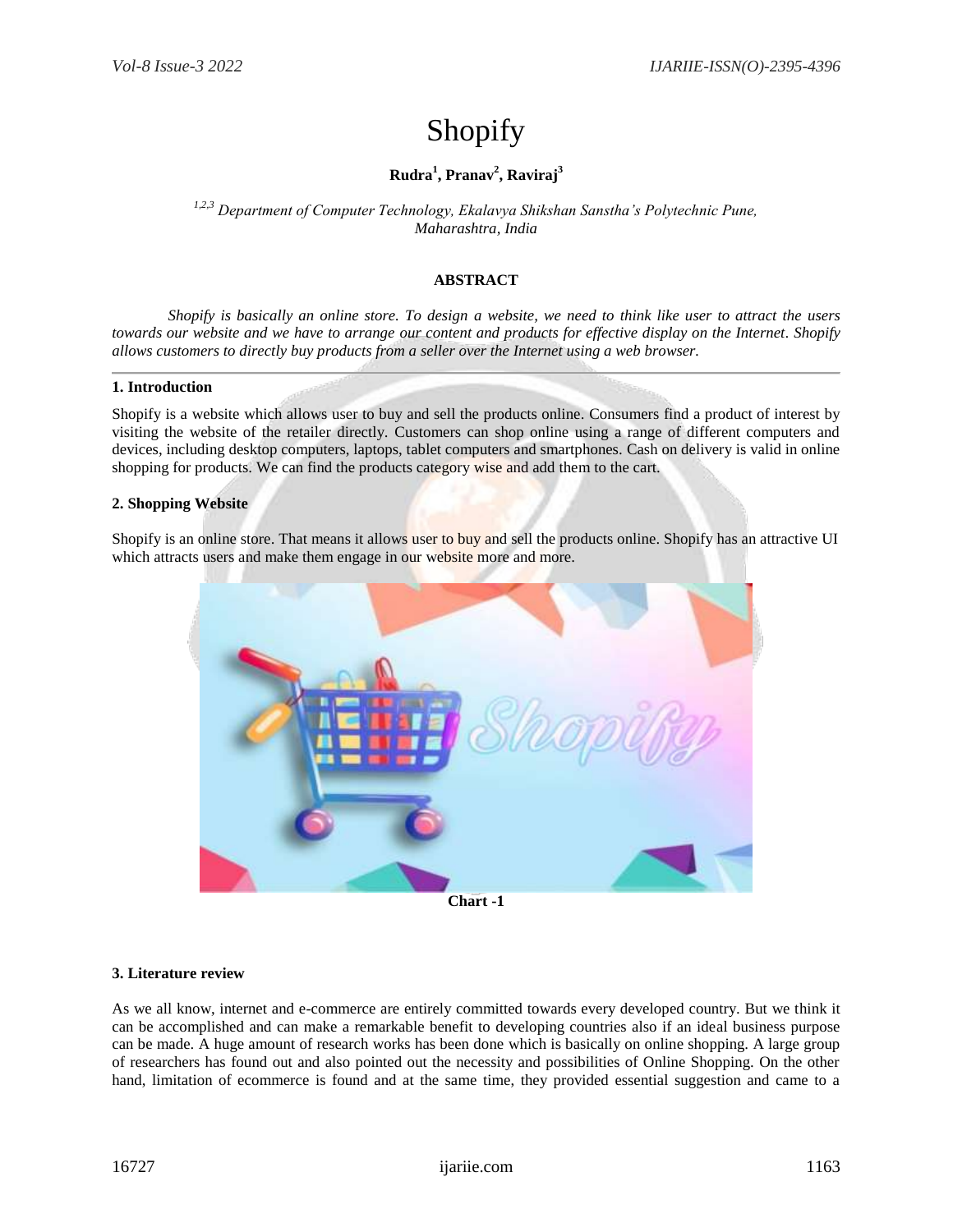prediction to make Online Shopping more useful for the consumers. But the contribution of traditional marketing is also inescapable but compare to online shopping it is less effective we think.



# **5. PROPOSED SYSTEM ARCHITECTURE AND IMPLEMENTATION**

#### THREE-TIER ARCHITECTURE:

Sometimes, having two major tiers is not enough for the system to function well. Therefore, there is a need to have three tiers, one of them being the business side. Practically, the three-tier architecture consists of three layers, including the presentation layer, business layer, and data layer. These layers are independent and might run on different servers. Moreover, each layer is treated as a separate module, including independent development and maintenance. Below, each tier is going to be discussed in more detail.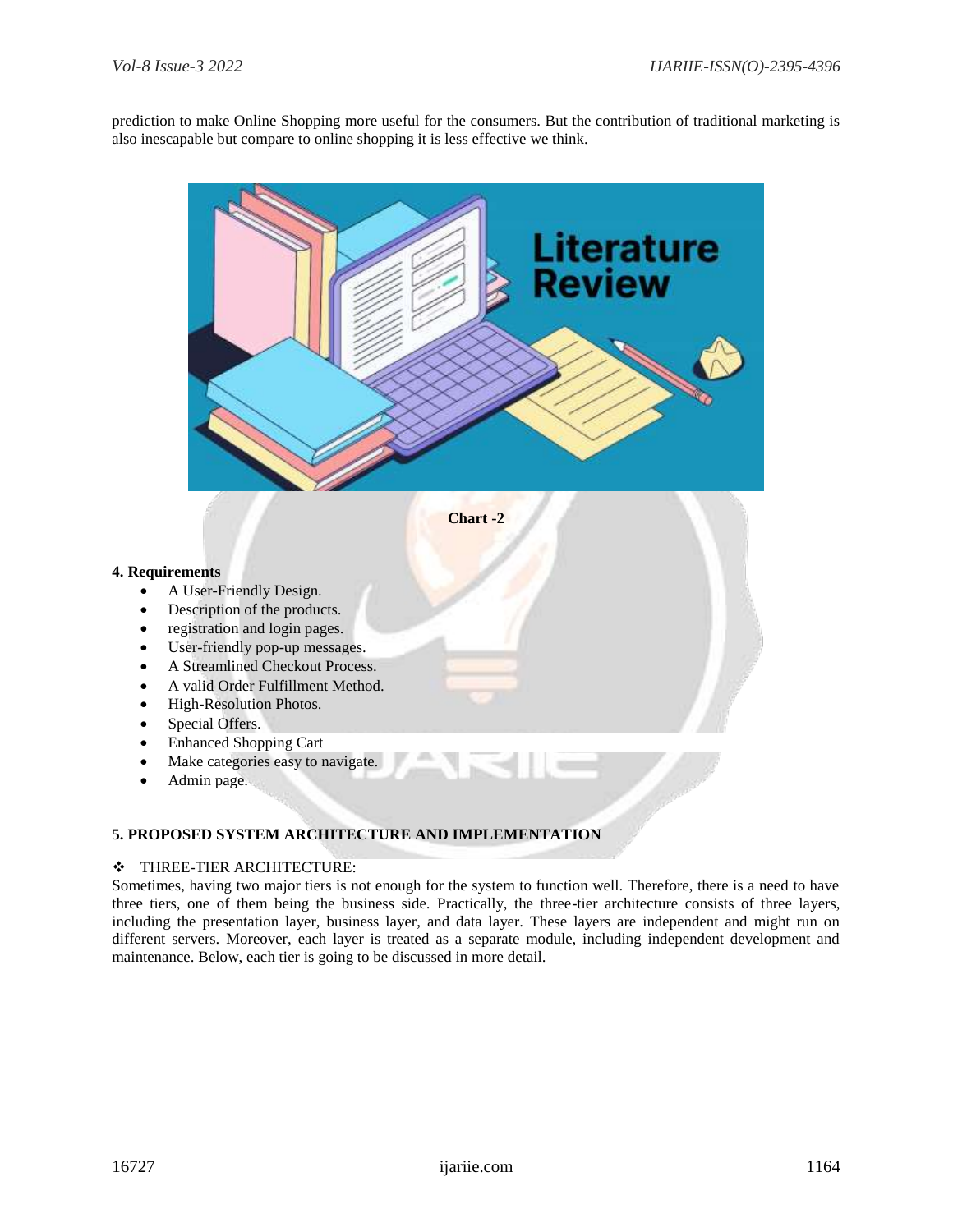

#### PRESENTATION LAYER:

The presentation layer is the entry point to the three-tier architecture. This part is often the part that is seen by the customer and therefore it is often referred to as a graphic user interface or GUI. The presentation layer consists of the frontend part and the backend part. Such frameworks and libraries as MVC Razor, Vue.js, React, and Angular are applied here. Practically, this layer includes the beginning and the end of the processing requests or data. This layer uses validation to make sure that all necessary data are retrieved when it comes to processing requests.

#### BUSINESS LAYER:

The business layer is also often called a service layer. This layer uses business logic and business rules to save and process data. This layer, for example, tracks and saves user preferences when users log in to the website and make their purchases. At this point, the customer logins to the website and is shown the previously chosen shipping method or previously browsed goods. Types of the payments done by this user also might be saved in the business layer and then used when the user logs in again. Practically, a lot of data processing requests are performed in this layer and might be used to gather data from the customer behavior to save it for preferences and further strategical use.

#### DATA LAYER

The data layer is the final layer that is used to process final data requests. The data obtained in the business layer go here too. All these data are processed and stored in the database and usually kept using LINQ to SQL procedures. Thus, the data layer can be connected directly to the database or it can send the data to the data service to handle them.

#### **\*** Implementation:

Implementing an e-commerce shopping cart gives your business the ability to sell your products online day and night, reach new clients, target your ideal market, establish a strong brand, and build closer relationships with your customers by improving their purchasing experience.

Whether you're setting up an online store for the first time or updating your current platform, platform implementation is one of the most complex aspects of launching an e-commerce site. Without the guidance of a consultant with years of experience, programming expertise and deep knowledge, your efforts to set up an ecommerce solution can become plagued by cost overruns, programming errors, and delays resulting in poor sales performance and reduced profits.

Simplicity has over 20 years of implementation experience. We have been helping businesses just like yours, big and small, build online shopping platforms to get their businesses up and running on the web. Contact us today to see how we can get your business store implemented and making money.

- Advantages of eCommerce implementation:
	- Allows you to sell products 365 days a year, 24 hours a day.